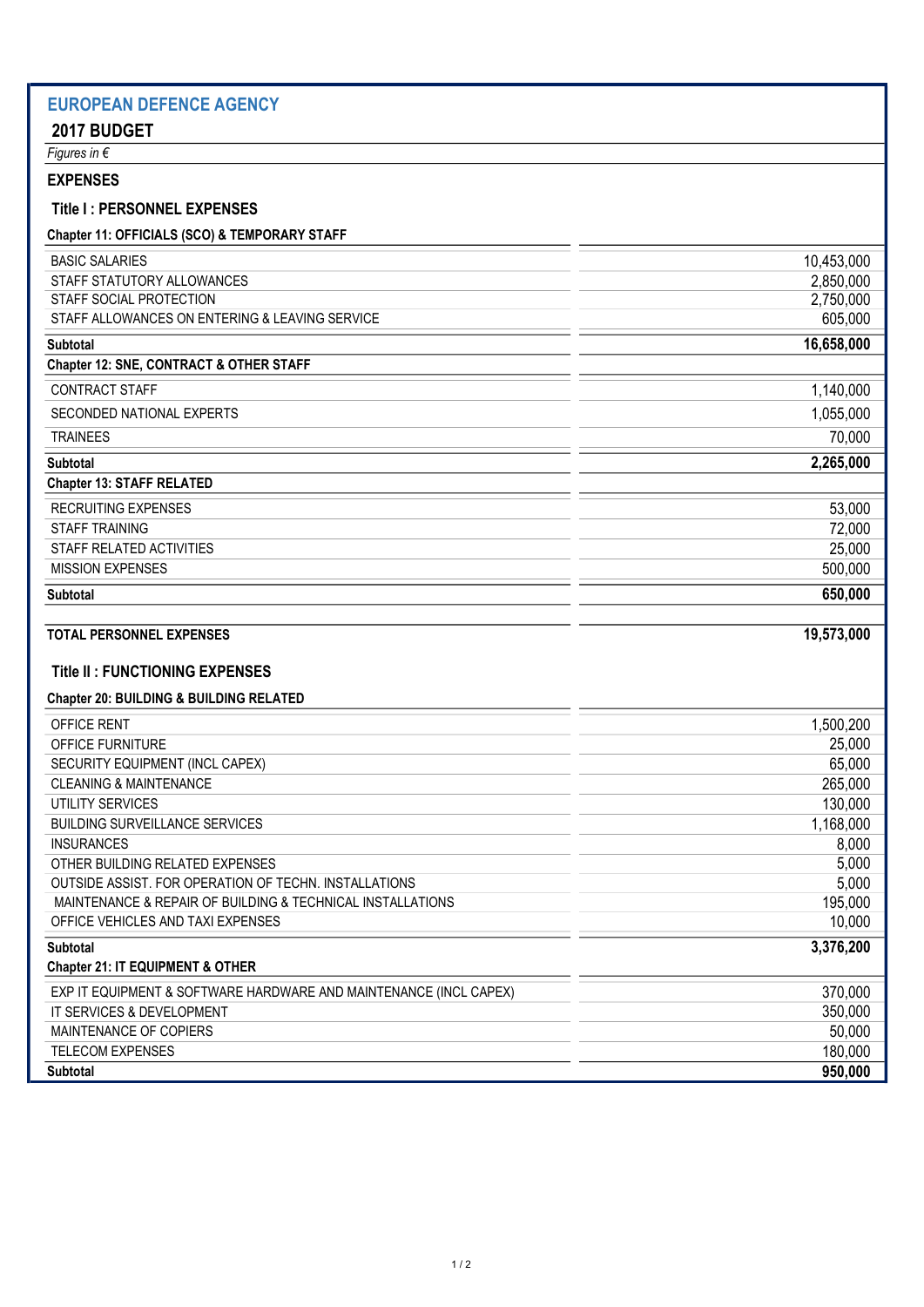# EUROPEAN DEFENCE AGENCY

# 2017 BUDGET

| 10,000    |
|-----------|
| 15,000    |
| 65,000    |
| 230,000   |
| 70,000    |
| 85,000    |
| 15,000    |
| 10,000    |
| 800       |
| 500,800   |
| 4,827,000 |
|           |

# TOTAL PERSONNEL & FUNCTIONING EXPENSES 24,400,000

#### Title III : OPERATIONAL BUDGET

| <b>Chapter 33: PROJECTS &amp; STUDIES</b> |            |
|-------------------------------------------|------------|
| <b>PROJECTS &amp; STUDIES</b>             | 6,600,000  |
| <b>TOTAL OPERATIONAL BUDGET</b>           | 6,600,000  |
| <b>TOTAL EXPENSES</b>                     | 31,000,000 |
|                                           |            |

### REVENUES

| <b>DEDUCTIONS FROM STAFF REMUNERATION</b>      |            |
|------------------------------------------------|------------|
| TAXATION ON STAFF SALARIES & ALLOWANCES        | 1,205,000  |
| EU SPECIAL LEVY                                | 240,000    |
| <b>Subtotal</b>                                | 1,445,000  |
| <b>INCOME FROM OPERATING ACTIVITIES</b>        |            |
| <b>Chapter 52: FINANCIAL INCOME</b>            |            |
| <b>INTERESTS - BANK</b>                        | 10,000     |
| <b>INTERESTS - PMS</b>                         | 0          |
| <b>Subtotal</b>                                | 10,000     |
| <b>MEMBER STATE CONTRIBUTIONS</b>              |            |
| <b>Chapter 61 : MEMBER STATE CONTRIBUTIONS</b> |            |
| PMS CONTRIBUTIONS                              | 29,545,000 |
| <b>Subtotal</b>                                | 29,545,000 |
| <b>TOTAL REVENUES</b>                          | 31,000,000 |
|                                                |            |